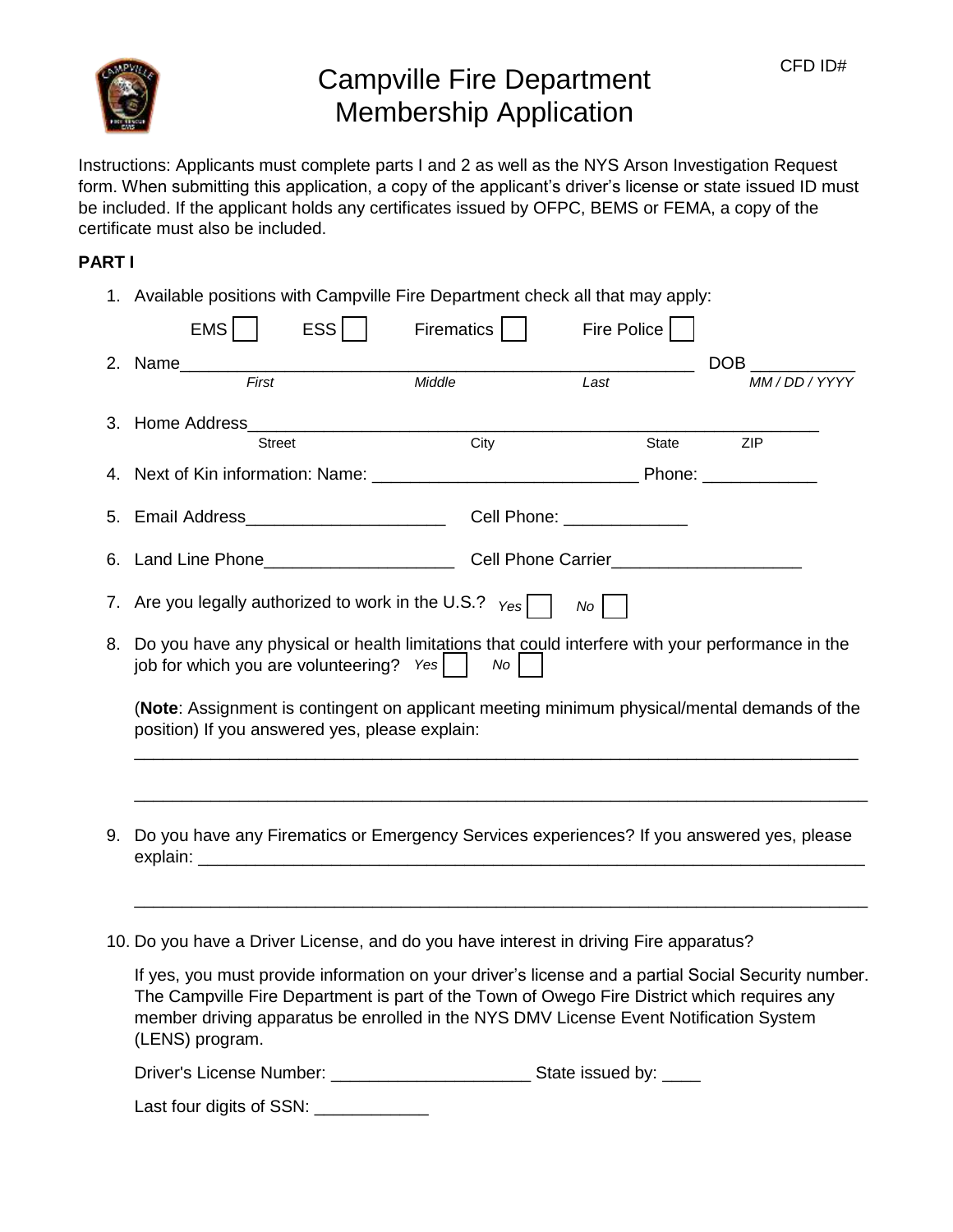

# Campville Fire Department Membership Application

\_\_\_\_\_\_\_\_\_\_\_\_\_\_\_\_\_\_\_\_\_\_\_\_\_\_\_\_\_\_\_\_\_\_\_\_\_\_\_\_\_\_\_\_\_\_\_\_\_\_\_\_\_\_\_\_\_\_\_\_\_\_\_\_\_\_\_\_\_\_\_\_\_\_\_

\_\_\_\_\_\_\_\_\_\_\_\_\_\_\_\_\_\_\_\_\_\_\_\_\_\_\_\_\_\_\_\_\_\_\_\_\_\_\_\_\_\_\_\_\_\_\_\_\_\_\_\_\_\_\_\_\_\_\_\_\_\_\_\_\_\_\_\_\_\_\_\_\_\_\_

#### **PART 2**

11. Why do you want to join the Campville Fire Department?

12. Where do you work? \_\_\_\_\_\_\_\_\_\_\_\_\_\_\_\_\_\_\_\_\_\_\_\_\_\_\_\_\_\_\_\_\_\_\_\_\_\_\_\_\_\_\_\_\_\_\_\_\_\_\_\_\_\_\_\_\_\_\_

13. When are you available to answer emergency call and train with us \_\_\_\_\_\_\_\_\_\_

The Campville Fire Department By-laws will be issued to you and access to the members' portion of our website will be granted to you if approved for membership.

By signing this application, you agree that:

- a. I realize the seriousness or the responsibilities with being a member of tile Campville Fire Department (CFD).
- b. I will always be required to follow CFD By-laws of tile Operating Guidelines when representing the department.
- c. I will be responsible for any and all equipment issued to me as a member of the department. I will return all such equipment to CFD, or I will reimburse CFD for such, upon my resignation or termination.
- d. I will be placed on Probationary status as per the By-laws and any PPE issued to me will remain at the station. I will respond to the station for alarms until I am removed from Probation.
- e. I am willing to give freely my time to respond to Fires or Emergency calls, to attend drills, to attend meetings and to work on committees.
- f. If I checked yes to question 10, I consent to having my driver's license entered into the NYS DMV License Event Notification System.

| Print Name ___________________________________Signature:_________________________ |                   | Date: ______________                                                       |  |  |  |  |  |  |
|-----------------------------------------------------------------------------------|-------------------|----------------------------------------------------------------------------|--|--|--|--|--|--|
| <b>FOR DEPARTMENT USE ONLY</b>                                                    |                   |                                                                            |  |  |  |  |  |  |
| APPLICATION HAS BEEN ACCEPTED BY THE CFD Yes<br>No                                |                   |                                                                            |  |  |  |  |  |  |
|                                                                                   |                   |                                                                            |  |  |  |  |  |  |
|                                                                                   |                   |                                                                            |  |  |  |  |  |  |
|                                                                                   |                   |                                                                            |  |  |  |  |  |  |
| FOR FIRE DISTRICT USE ONLY                                                        |                   |                                                                            |  |  |  |  |  |  |
| FIRE COMMISSIONERS AND HAS BEEN                                                   | Approved Rejected | APPLICATION HAS BEEN PRESENTED TO THE TOWN OF OWEGO FIRE DISTRICT BOARD OF |  |  |  |  |  |  |
|                                                                                   |                   | Date of motion: __________________                                         |  |  |  |  |  |  |